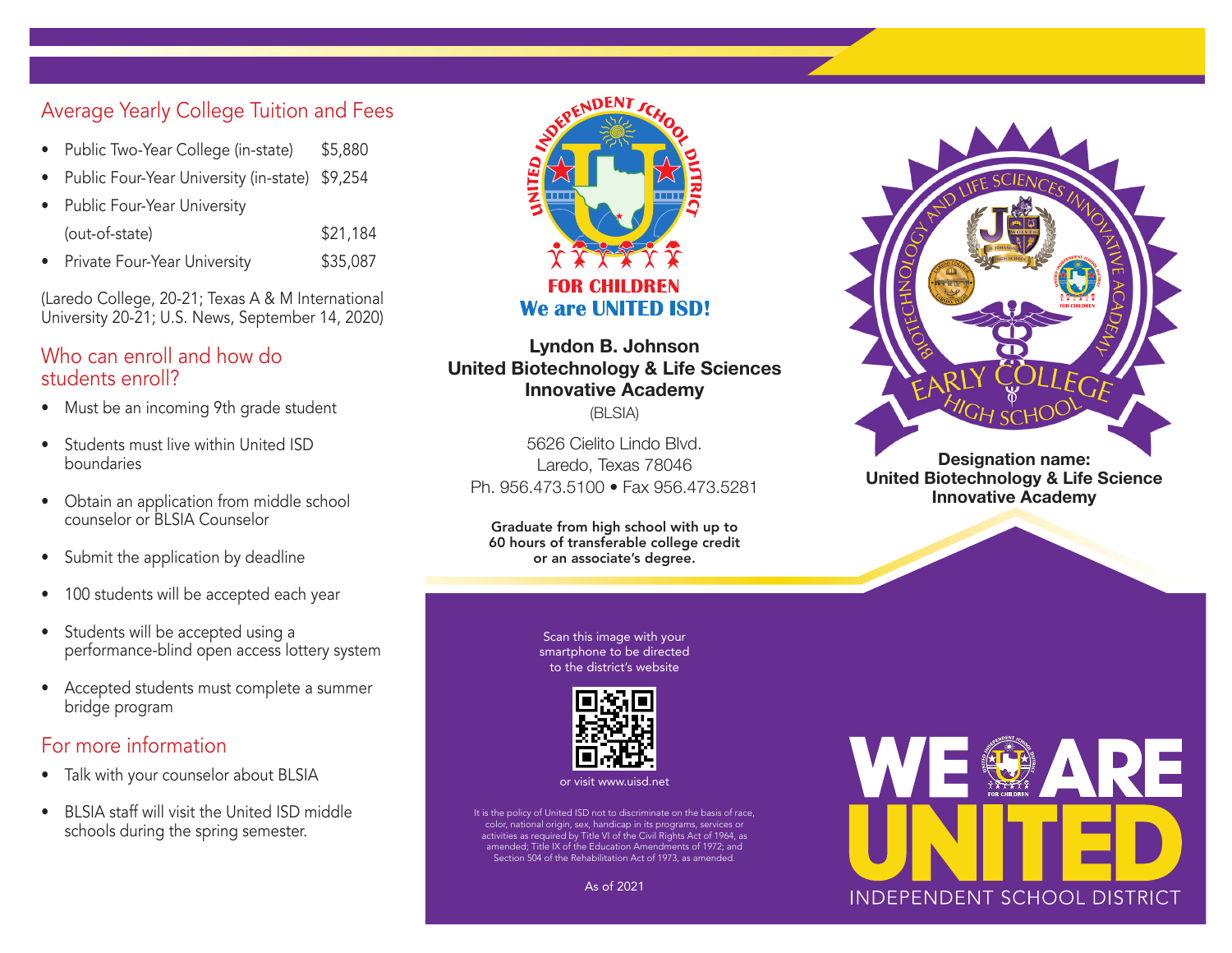# **BELONG EVOLVE EVOLVE ACHIEVE**

## What is BLSIA?

United Biotechnology & Life Sciences Innovative Academy (BLSIA) is a small school designed for students to earn both a high school diploma and an associate's degree or up to 60 hours of credit toward a bachelor's degree. Certifications are available in Pharmacy Technician, Certified Nursing Assistant, Phlebotomy amongst others.

BLSIA has the potential to improve high school graduation rates and better prepare all students for high-skilled careers by engaging them in rigorous, college preparatory curriculum and compressing the number of years towards a college degree.

# Why BLSIA?

Did you know that...

For every 10 students that start high school:

- 8 will finish and obtain a high school diploma
- 6 will enroll in a post secondary institution
- Only 3 will complete a bachelor's degree within 10 years

A post secondary education is essential for financial and personal freedom in today's economy. A four-year college graduate earns two-thirds more than a high school graduate does. An associate's degree translates into significantly more earnings than with a high school diploma alone.

### At BLSIA, you are on the path to success!

The United Independent School District has partnered with Laredo College to offer students the opportunity to earn both a high school diploma and up to 60 hours of transferable college credits or an associate's degree.

#### What is the difference between BLSIA & dual enrollment or Advanced Placement?

What sets BLSIA apart from dual enrollment, Advanced Placement, and other precollege programs is the rich and coherent academic program and a relentless focus on underrepresented students. United BLSIA, Advanced Placement, and dual enrollment programs give students an understanding of post secondary education, yielding multiple benefits to students.

However, only BLSIA:

- Fully integrates students' high school and college experiences, both intellectually and socially;
- Enables students to earn up to two years of college credit towards a degree while in high school;
- Blends the curriculum as a coherent unit, with high school and college-level work into a single academic program that meets the requirements for both a high school diploma and an associate's degree or certificate;



• Incorporates Work Based Learning within their course curriculum through Business Industry Partnerships

#### Why is it important for students to earn two years of college credit while in high school?

BLSIA prepares high school students for successful career and educational futures through integration of high school and college courses in preparation for the work force. Students will develop the knowledge and skills necessary to become critical thinkers, problem solvers, and successful members of our community.

BLSIA graduates will have a significant advancement on their paths towards their baccalaureate degree. It also provides students access to support structures (academic, emotional, and social) that will enable students to navigate the educational process in higher education (Laredo College MOU).

### What can students do after they complete BLSIA?

When students complete BLSIA, they have a high school diploma and up to 60 hours of college credit or an associate's degree. With the opportunity to earn a certificate in the medical profession, students will also graduate Work Force ready. This serves as evidence that BLSIA students are significantly more likely to graduate from high school, more likely to enroll in college and more likely to earn a degree (Hurst & Uribe).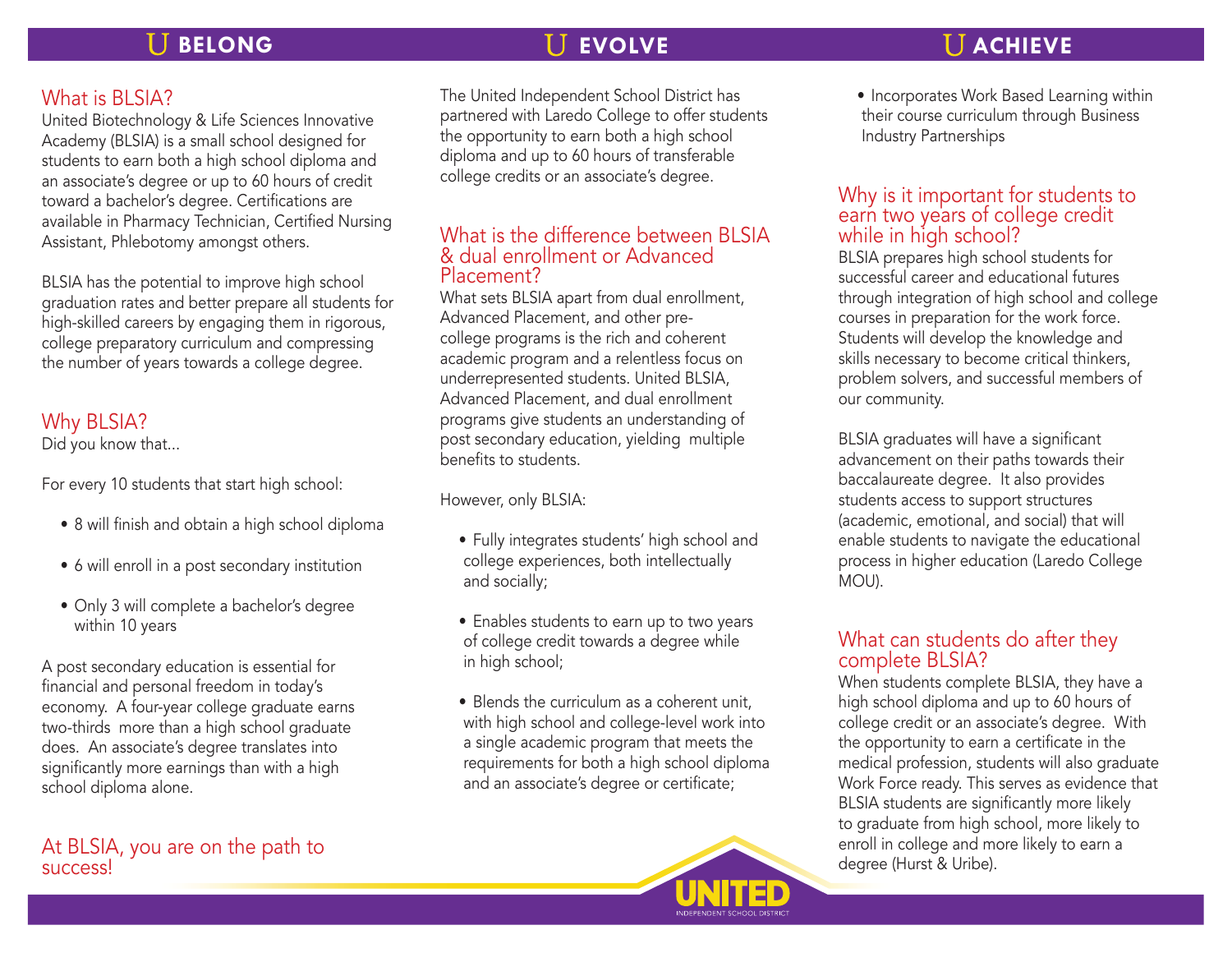#### Costo promedio de colegiatura y cuotas anuales del colegio

- Colegio público de dos años (estatal) \$5,880
- Universidad pública de cuatro años

| (estatal)                            | \$9,254  |
|--------------------------------------|----------|
| · Universidad pública de cuatro años |          |
| (fuera del estado)                   | \$21,184 |

• Universidad privada de cuatro años \$35,087

(Laredo College, 20-21; Texas A & M International University 20-21; U.S. News, September 14, 2020)

### ¿Quién puede participar en este programa y cómo puede inscribirse?

- Debe ser estudiante de nuevo ingreso a 9no grado
- Los estudiantes deben residir dentro de los límites de la zona de asistencia escolar de United ISD
- Debe obtener una solicitud con el orientador de secundaria o de la Academia Innovadora de Biotecnología y Ciencias Biológicas United
- Debe entregar la solicitud en la fecha límite
- Ingresarán 100 estudiantes anualmente
- Los alumnos serán elegidos utilizando un sistema de sorteo de acceso abierto sin tomar en cuenta su promedio general
- Los estudiantes que sean elegidos deben llevar a cabo las actividades del programa de transición durante el verano

### Para más información

- Habla con tu orientador sobre la Academia Innovadora de Biotecnología y Ciencias Biológicas United
- El personal de la Academia Innovadora de Biotecnología y Ciencias Biológicas United visitará las secundarias de United ISD durante el semestre de primavera



# **Lyndon B. Johnson Academia Innovadora de Biotecnología y Ciencias Biológicas United**

(BLSIA)

5626 Cielito Lindo Blvd. Laredo, Texas 78046 Tel. 956.473.5100 • Fax 956.473.5281

Gradúa de preparatoria con hasta 60 horas de crédito de colegio transferible o con un título técnico

> Escanee esta imagen con su teléfono inteligente para ingresar al portal del distrito



o ingrese a www.uisd.net

Es política de United ISD no discriminar por motivos de raza, color, nacionalidad, sexo o discapacidad en sus programas, servicios o actividades como lo requieren el Titulo VI de la Ley de Derechos Civiles de 1964, según su enmienda; el Titulo IX de las Enmiendas a la Educación de 1972 y la Sección 504 de la Ley de Rehabilitación de 1973, según su enmienda.



**Academia Innovadora de Biotecnología y Ciencias Biológicas United**